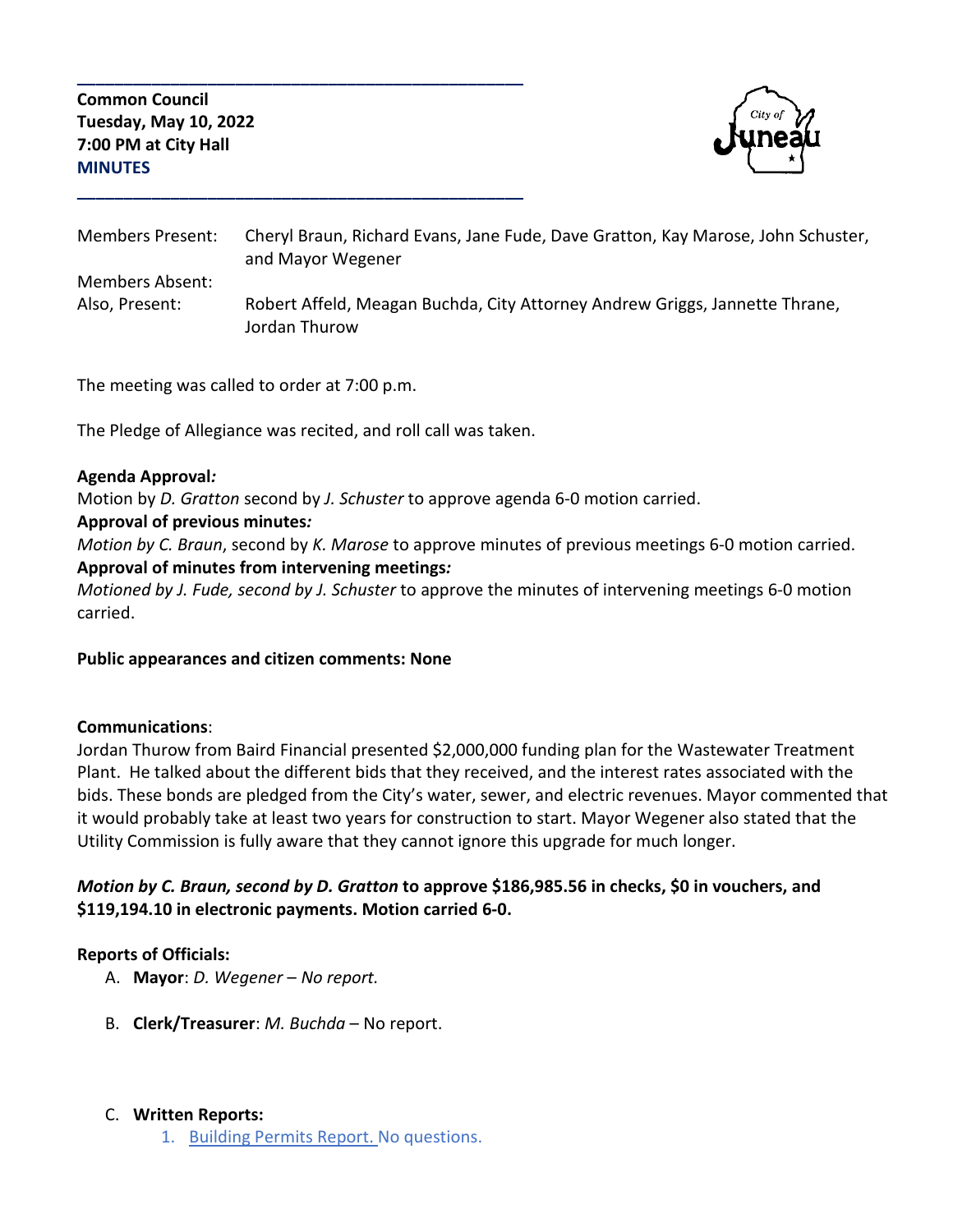- 2. Police Department Report:
- 3. Juneau Fire and Rescue Report:
- **4.** Juneau EMS Report:

### **Reports of Committees/Commission/Boards:**

### **A. Library Report**

1. Chairman Report –

*J. Thrane* was present to talk about the Library's summer theme which is the Ocean of Possibilities. The library is asking residents/patrons to go out into the community and find certain things and bring them back to the library. They then get put into a drawing to win prizes/gift baskets. For one hour each week the library is going to have shark sightings. If you find "Fin, the Shark" in this time frame he will have a special prize for you. Summer reading will officially start Sunday June 6<sup>th</sup>, 2022. The library will begin pre-registration Monday May 23, 2022. J. Thrane discussed the different performers they have coming to the library this summer including, a balloon workshop, lost at sea tale wise, Duke coming with his guitar, and many more fun and interactive activities. The library is working with the recreation department to provide outdoor movies located at the softball diamond on the 2<sup>nd</sup> Friday every month from June-September. There is a master gardener coming to the library May 17<sup>th</sup>, 2022, Jannette welcomes anyone that wishes to learn about container gardening to attend.

### **B. Plan Commission**

1. Chairman Report –

*D. Gratton* reported that the Plan Commission did not meet but he updated the committee on what streets are going to be worked on and what was going to be done to them.

### **C. Finance Committee**

**1.** Chairman Report –

*C. Braun* talked about the discussion that was had about the installation of a new condensing unit and evaporator for the walk-in cooler located at the Community Center, the one that is there is 49 years old. The repairs will be taken out of the maintenance budget. They talked about hiring a city custodian/trash attendant and the finance committee approved the \$13.00 per hour not to exceed 1000 hours annually. Ashton came to the meeting to talk about the purchase of 4 benches. The committee approved the purchase of three benches to be installed at the Wild Goose Park. She also requested some money for some new park signs, this was not approved at this time. There was discussion about the Capital purchase of the Air packs and an UTV/trailer from 2021 with the towns of Oak Grove and Hubbard. They will have to look at the agreement that the City currently has with these two towns to see what is allowed and what is agreed upon with the repayment of these items. Discussion was had on the City Attorney's wage and how no decision can be made until budget time. Also had a discussion on hiring MSA to replace the Lead Lateral lines.

- **2.** *Motioned by C. Braun* and seconded by *D. Gratton* to approve **Resolution 11-2022 (Approve Hiring MSA to Administer WI DNR Lead Lateral Replacement Grant). Motion carried 6-0.**
- **3.** *Motioned by C. Braun* and *seconded J. Schuster* to approve **Resolution 13-2022 (Approve the Installation of a New Condensing Unit and Evaporator for the Walk-In Cooler located at the Community Center). Motion carried 6-0.**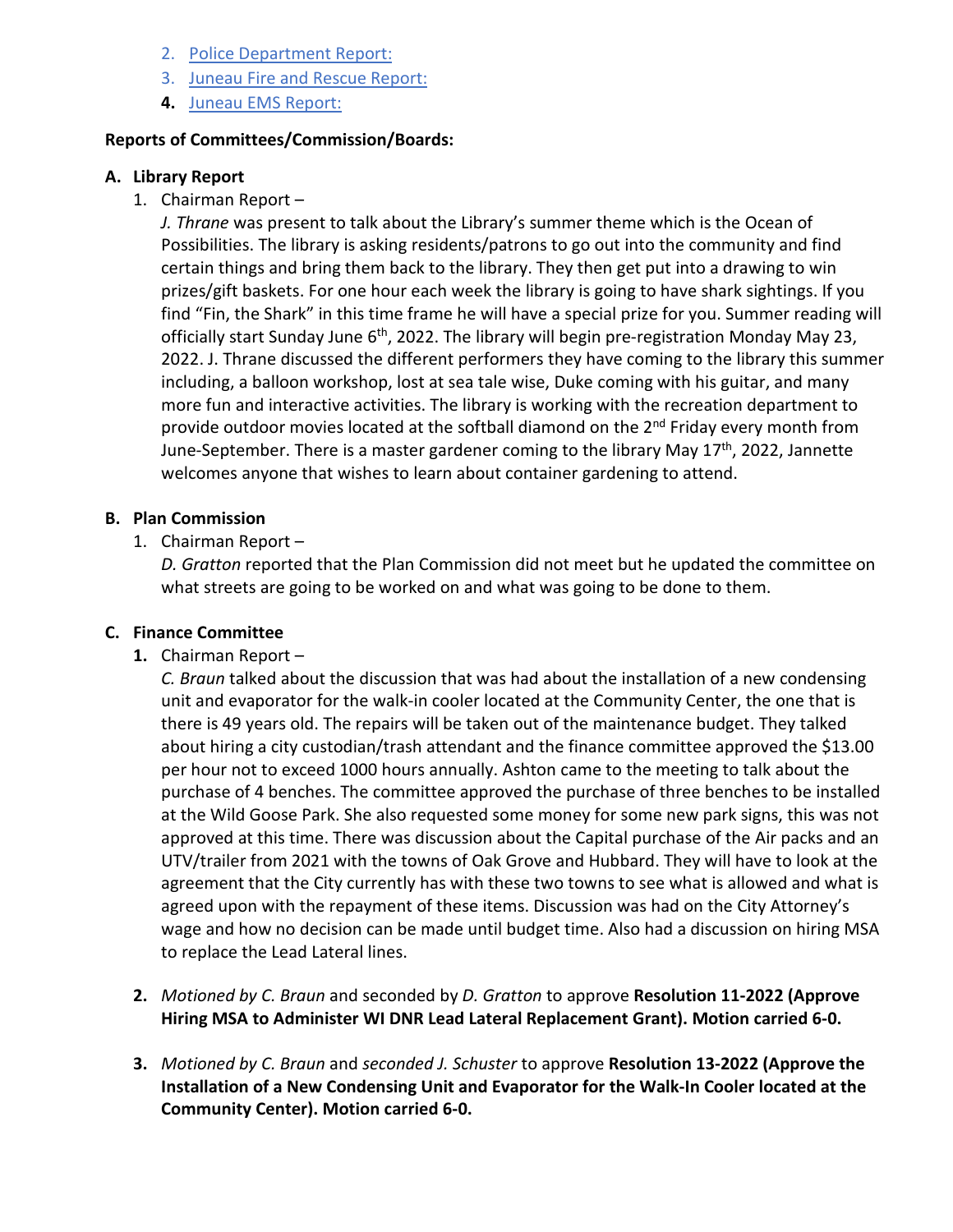- **4.** *Motioned C. Braun* and seconded by *J. Fude* to approve **Resolution 14-2022 (Approve the Purchase of three (3) Benches for the Wild Goose Park)** with the addition of the concrete work to be done underneath the benches by the members of the City of Juneau's DPW. **Motion carried 6-0.**
- **5.** Committee members decided to forgo the reading of this resolution because of the size and the presentation from Jordan Thurow.
- **6.** *Motioned by C. Braun* and seconded by *K. Marose* to approve **Resolution 18-2022 (Resolution Authorizing the Issuance and Sale of A \$2,000,000.00 Joint Electric, Water, and Sewer System Revenue Bond Anticipation Note)** Motion carried 6-0.

## **D. Personnel Committee**

1. Chairman Report –

*K. Marose* reported that they had a joint meeting with the Utility Personnel Committee. They wanted to make sure that everything was uniform with all departments. They discussed the Casual Day benefit, Inclement Weather policy, and the Vacation carry over policy.

- **2.** *Motioned K. Marose* and *C. Braun* seconded to approve **Resolution 12-2022 (Approve Job Description-City Custodian/Trash Attendant)** with the addition of the hourly wage, maximum hours worked annually, and the addition of the date the position was approved. Also, with the removal of the previous dates. **Motion carried 5-1.**
- **3.** *Motioned by K. Marose* and seconded by *J. Fude* to approve **Resolution 15-2022 (Approve to Amend Personnel Policy Handbook-205 Holiday #5). Motion not carried 2-4.**
- **4.** *Motioned by K. Marose* and seconded by *C. Braun* to approve **Resolution 16-2022 (Approve to Amend Personnel Policy Handbook-214 Inclement Weather). Motion carried 6-0.**
- **5.** *Motioned K. Marose* and seconded by *J. Fude* to approve **Resolution 17-2022 (Approve to Amend Personnel Policy Handbook Section 206-Vacation #7). Motion carried 6-0.**

### **E. Public Safety**

1. Chairman Report – *No Meeting*

## **F. Public Works**

1. Chairman Report – *No Meeting*

## **G. Cable TV**

- **1.** Chairman Report *No Meeting*
- *J. Fude* wanted to share that they were still looking for camera operators.

## **H. Community Development Authority**

*1.* Chairman Report – *No meeting*

## **I. Recreation Committee**

1. Chairman Report –